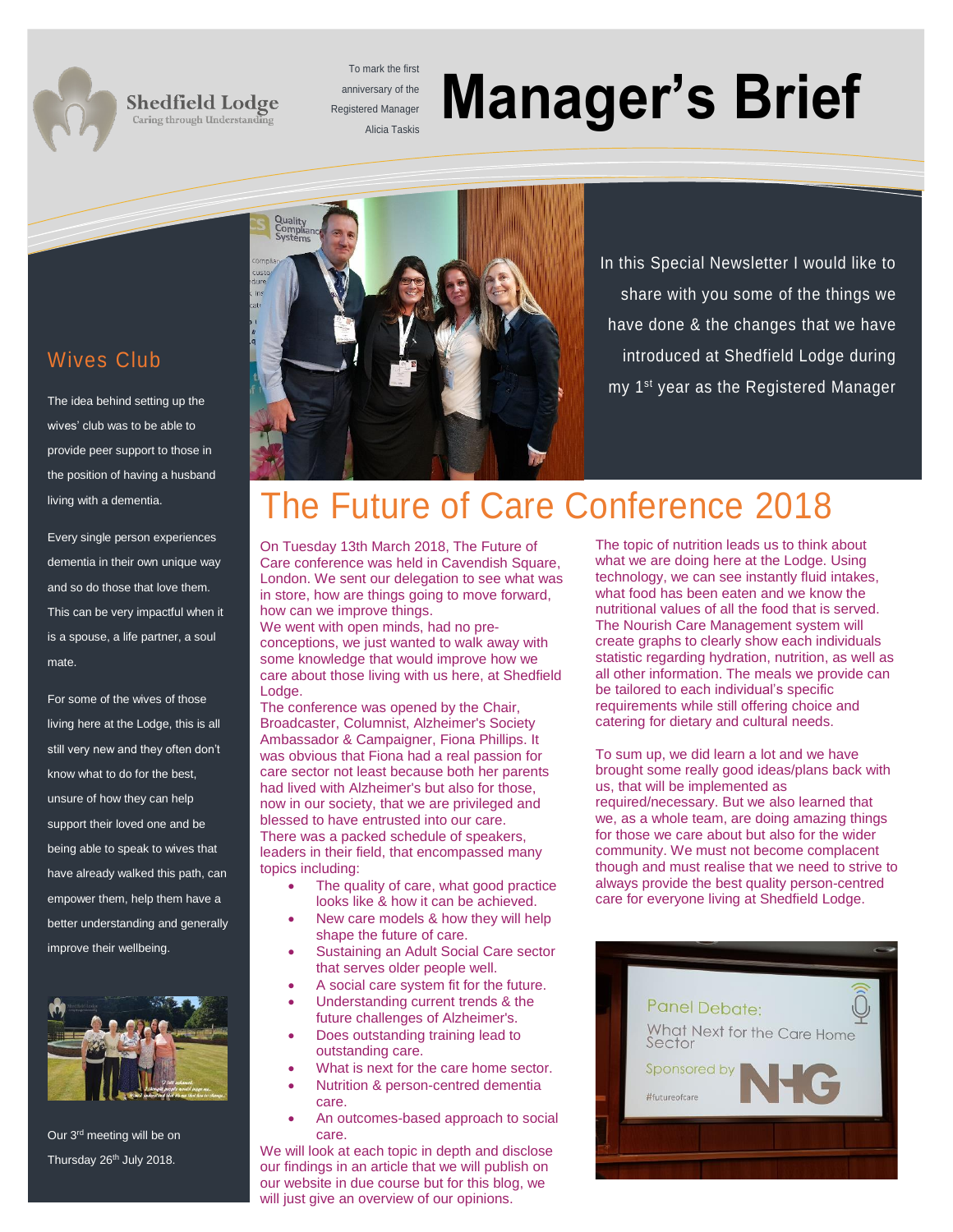#### Connecting with our community

Our aim is to make our community Dementia Aware. To achieve this, we need the help of local businesses. We would like every individual living with dementia in our community to feel valued, understood and supported in an environment that enables them to lead a normal a life as possible.

To achieve this, we feel that it is important that local businesses have an understanding of different dementias and the effects it has on individuals living with them.

We have offered a Dementia Awareness Course for local businesses and their staff to participate in. This will be at no cost to them and we will provide them with a window sticker to display to show their customers that their staff are dementia aware.

We will also provide opportunities to attend other training sessions, such as, First Aid, Health & Safety, Moving & Handling, again at no cost. This is part of our aim to help our community.



It was on our holiday to Antigua where we met the most amazing lady. Miss Mary Yearwood, owns and manages, the Charmay Nursing Centre in Golden Grove, Antigua. This small dilapidated building is home to some of the happiest people we have ever had the pleasure to meet.



We were given a very warm welcome and were immediately made to feel part of the family. We were introduced to all the residents and shown around the home where we also met staff and volunteers.

Funds are very tight and a lot of the residents are unable to make any financial contribution to their care at Charmay. There is no social funding, there are no regulatory bodies and very little in any form of guidance.



The cost to live at Charmay is approximately £18 per day. The minimum wage in Antigua is around £2.20 per hour. all in all, it is a struggle for Miss Mary to operate Charmay effectively.

## Our Caribbean Connection..

We met Mary Yearwood at Charmay Nursing Service in Golden Grove, Antigua

> Our intention is to work with Charmay to help with training, documentation & record keeping, equipment, supplies, furniture and anything else that will help make life easier and improve the conditions for the residents.

Miss Mary's main concern for the future of Charmay is that, at 70 herself, she will not be able to continue indefinitely and as it stands, there is no one who will be able to take over from her.

Our mission is to make sure that she has a fully trained team around her that can support and enable her to continue offering the amazing care, love and respect she gives the residents.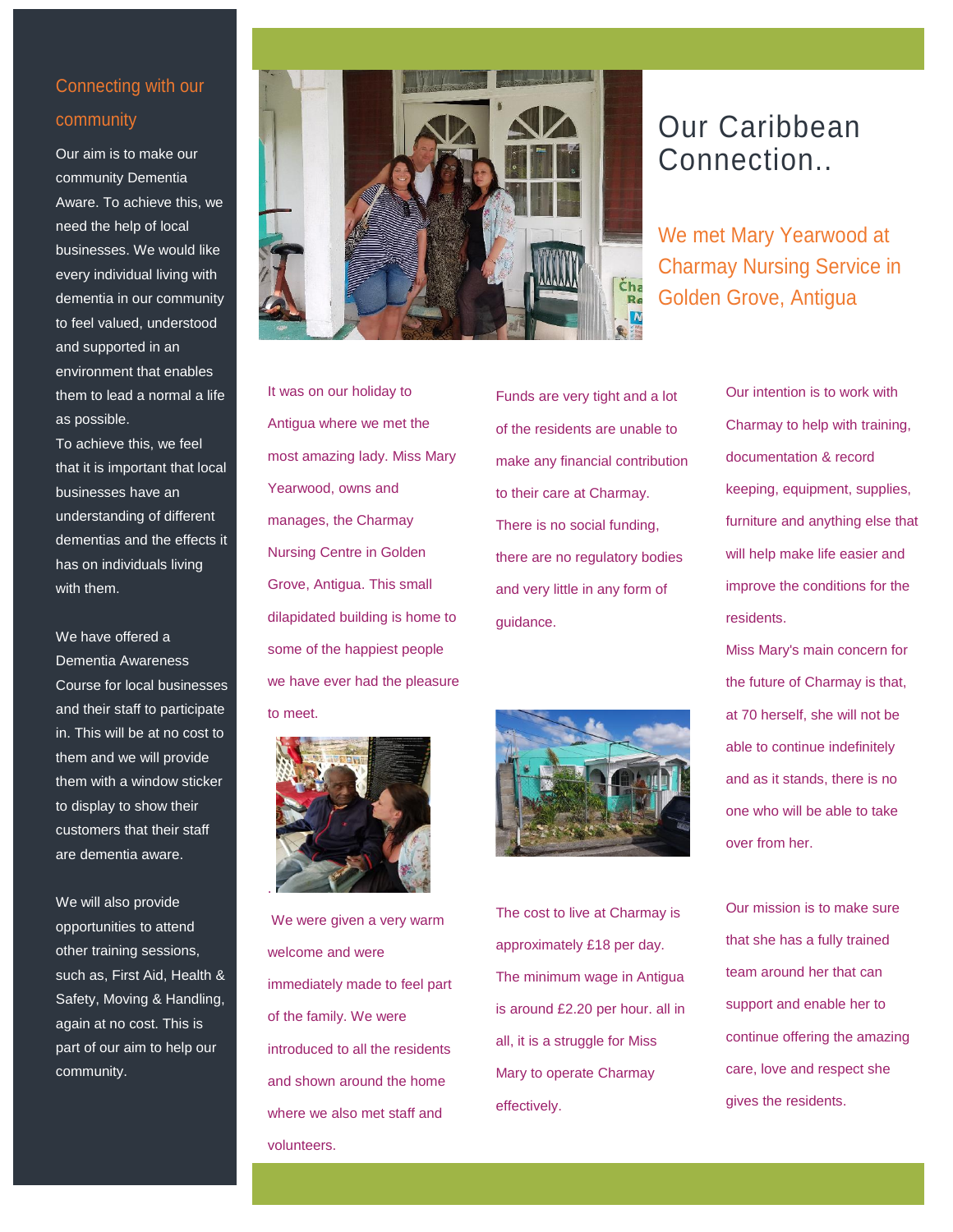## Our Charity, Winnie's Hope

The inspiration for our charity, Winnie's Hope, is a previous resident, Winnie Westbrook.

With her daughter, Leonie's blessing we have founded Winnie's Hope to help us raise awareness of dementia, help offer support to those living with a dementia & their informal carers in our community.

Our aim is to promote inclusion in our local area that will enable those living with a dementia the support they need to stay living in their own homes for as long as possible. This may mean by supporting their families in a variety of ways.

For those that do not have close family to help them on a day to day basis we hope to have an independent Advocacy service that will assist with ensuring their rights are upheld and they can access services that they may not otherwise known about.

The reason we decided to name it after Winnie was simply because she had touched our hearts in such an indelible way.

Winnie was the first person we tried doll therapy with. This is a controversial technique that some are opposed to as they think it is wrong to give an elderly person a toy to play with. This is a view that we do not hold in with. Our experience has shown us that caring about a baby gives an enormous sense of purpose and focuses on the feeling of being valued and needed by the baby. It may also offer a comfort to the individual that hasn't been felt for many years.

Winnie took her baby with her everywhere and as her daughter Leonie explained in a recent podcast, it gave her something to talk about on family visits.

Leonie also goes on to tell us that her mum loved her doll so much that she had it with her in her coffin.



This type of therapy doesn't work for everyone, every individual is unique and some people will have no interest in it, but it proved highly successful for Winnie.

It is our hope that Winnie's Hope will be able to provide support for many people in our community.



### Alzheimer's Society Memory Walk

Last September, eight of us and two dogs walked 10 miles around the country side to raise funds for the Alzheimer's Society. Our aim was to raise £300 but we managed an incredible £585!

We started out from the Lodge and headed up to Winchester Road where we turned right in the direction of Wickham. Once at the square, we were greeted by shop keepers and the dogs were watered!

From there we walked down to the old railway bridge by Chesapeake Mill where we picked the Meon Valley trail. We continued along the muddy path until we reached refreshments at the Roe Buck Inn.

After a long rest, we headed Back the way we came, chatting to fellow walkers that crossed our paths. It was a great day & we are planning a similar event later in the year.



#### Care Quality Commission & introduction of new KLOE's

CQC inspection teams use a standard set of key lines of enquiry (KLOEs) to help them ensure that their inspections consistently look at what matters most. The KLOEs directly relate to five key questions that they ask of all services: are they safe, effective, caring, responsive and well-led?

Over 50 changes were made to the KLOE's in November 2017, but we had already implemented necessary changes to policies and practices prior to our own inspection in October 2017. As a result, we received 'Good' ratings in all areas and overall. If you have not yet seen our latest inspection report, it is available to download from a link on our website or directly from CQC's website

#### Research Assisting Richard Warner with his PhD



We have been assisting Richard Warner with his PhD studies into the effect of hypoglycemic load in meals on people's mood. This entailed volunteers answer some predefined questions on various days and observing how their answers varied depending on what foods they had eaten. Results will be published soon.